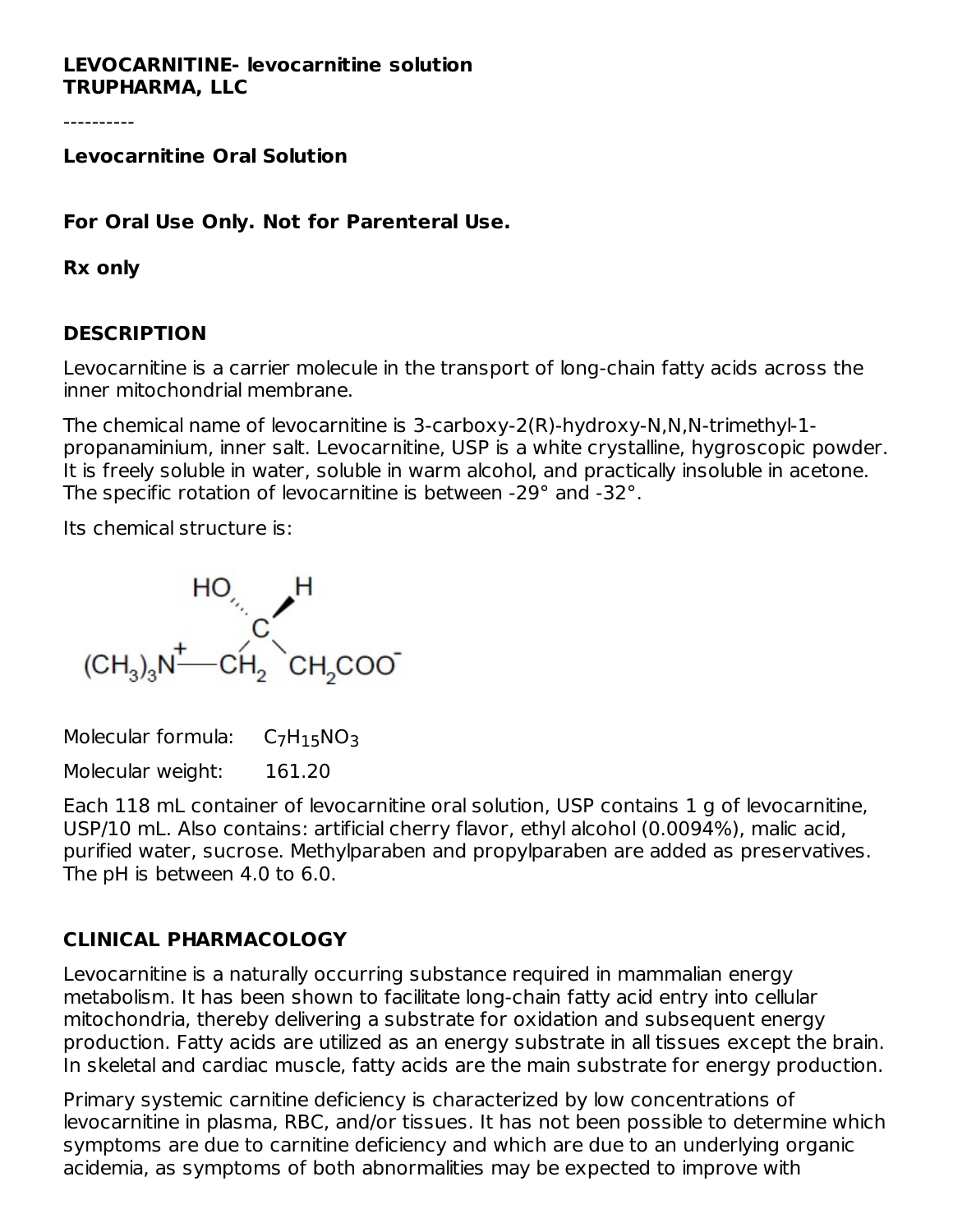levocarnitine. The literature reports that carnitine can promote the excretion of excess organic or fatty acids in patients with defects in fatty acid metabolism and/or specific organic acidopathies that bioaccumulate acyl-CoA esters. 1-6

Secondary carnitine deficiency can be a consequence of inborn errors of metabolism. Levocarnitine may alleviate the metabolic abnormalities of patients with inborn errors that result in accumulation of toxic organic acids. Conditions for which this effect has been demonstrated are: glutaric aciduria II, methyl malonic aciduria, propionic acidemia, and medium chain fatty acyl-CoA dehydrogenase deficiency.<sup>7,8</sup> Autointoxication occurs in these patients due to the accumulation of acyl-CoA compounds that disrupt intermediary metabolism. The subsequent hydrolysis of the acyl-CoA compound to its free acid results in acidosis which can be life-threatening. Levocarnitine clears the acyl-CoA compound by formation of acylcarnitine, which is quickly excreted. Carnitine deficiency is defined biochemically as abnormally low plasma concentrations of free carnitine, less than 20 µmol/L at one-week post term and may be associated with low tissue and/or urine concentrations. Further, this condition may be associated with a plasma concentration ratio of acylcarnitine/levocarnitine greater than 0.4 or abnormally elevated concentrations of acylcarnitine in the urine. In premature infants and newborns, secondary deficiency is defined as plasma levocarnitine concentrations below age-related normal concentrations.

## **Pharmacokinetics**

In a relative bioavailability study in 15 healthy adult male volunteers, levocarnitine tablets were found to be bio-equivalent to levocarnitine oral solution. Following 4 days of dosing with 6 tablets of levocarnitine 330 mg b.i.d. or 2 g of levocarnitine oral solution b.i.d., the maximum plasma concentration (C $_{\sf max}$ ) was about 80  $\upmu$ mol/L and the time to maximum plasma concentration (T<sub>max</sub>) occurred at 3.3 hours.

The plasma concentration profiles of levocarnitine after a slow 3-minute intravenous bolus dose of 20 mg/kg of levocarnitine were described by a two-compartment model. Following a single i.v. administration, approximately 76% of the levocarnitine dose was excreted in the urine during the 0-24h interval. Using plasma concentrations uncorrected for endogenous levocarnitine, the mean distribution half-life was 0.585 hours and the mean apparent terminal elimination half-life was 17.4 hours.

The absolute bioavailability of levocarnitine from the two oral formulations of levocarnitine, calculated after correction for circulating endogenous plasma concentrations of levocarnitine, was  $15.1 \pm 5.3\%$  for levocarnitine tablets and  $15.9 \pm$ 4.9% for levocarnitine oral solution.

Total body clearance of levocarnitine (Dose/AUC including endogenous baseline concentrations) was a mean of 4.00 L/h.

Levocarnitine was not bound to plasma protein or albumin when tested at any concentration or with any species including the human. 9

## **Metabolism and Excretion**

In a pharmacokinetic study where five normal adult male volunteers received an oral dose of [<sup>3</sup>H-methyl]-L-carnitine following 15 days of a high carnitine diet and additional carnitine supplement, 58 to 65% of the administered radioactive dose was recovered in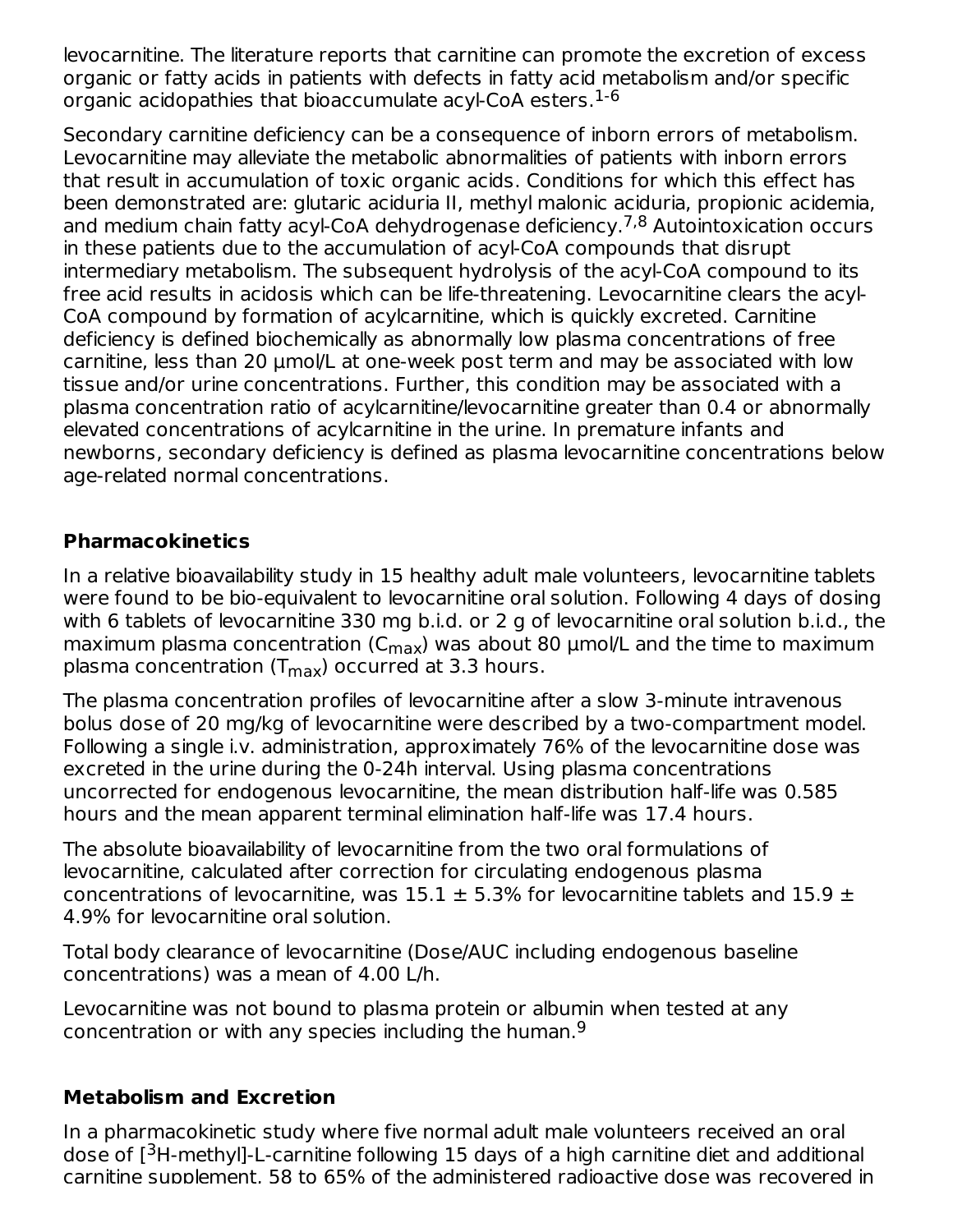carnitine supplement, 58 to 65% of the administered radioactive dose was recovered in the urine and feces in 5 to 11 days. The maximum concentration of  $[{}^{3}$ H-methyl]-Lcarnitine in serum occurred from 2 to 4.5 hours after drug administration. Major metabolites found were trimethylamine N-oxide, primarily in urine (8% to 49% of the administered dose) and  $[{}^{3}H]$ -γ-butyrobetaine, primarily in feces (0.44% to 45% of the administered dose). Urinary excretion of levocarnitine was about 4 to 8% of the dose. Fecal excretion of total carnitine was less than  $1\%$  of the administered dose. $^{10}$ 

After attainment of steady state following 4 days of oral administration of levocarnitine tablets (1,980 mg q12h) or oral solution (2,000 mg q12h) to 15 healthy male volunteers, the mean urinary excretion of levocarnitine during a single dosing interval (12h) was about 9% of the orally administered dose (uncorrected for endogenous urinary excretion).

## **INDICATIONS AND USAGE**

Levocarnitine oral solution is indicated in the treatment of primary systemic carnitine deficiency. In the reported cases, the clinical presentation consisted of recurrent episodes of Reye-like encephalopathy, hypoketotic hypoglycemia, and/or cardiomyopathy. Associated symptoms included hypotonia, muscle weakness and failure to thrive. A diagnosis of primary carnitine deficiency requires that serum, red cell and/or tissue carnitine levels be low and that the patient does not have a primary defect in fatty acid or organic acid oxidation (see **CLINICAL PHARMACOLOGY**). In some patients, particularly those presenting with cardiomyopathy, carnitine supplementation rapidly alleviated signs and symptoms. Treatment should include, in addition to carnitine, supportive and other therapy as indicated by the condition of the patient.

Levocarnitine oral solution is also indicated for the acute and chronic treatment of patients with an inborn error of metabolism which results in a secondary carnitine deficiency.

# **CONTRAINDICATIONS**

None known.

## **WARNINGS**

#### **Hypersensitivity Reactions**

Serious hypersensitivity reactions, including rash, urticaria, and facial edema have been reported with oral levocarnitine. Other serious hypersensitivity reactions, including anaphylaxis, laryngeal edema, and bronchospasm have been reported following intravenous levocarnitine administration, mostly in patients with end-stage renal disease undergoing dialysis.

Discontinue use of levocarnitine and instruct patients to seek medical attention if they experience symptoms suggestive of a hypersensitivity reaction.

#### **PRECAUTIONS**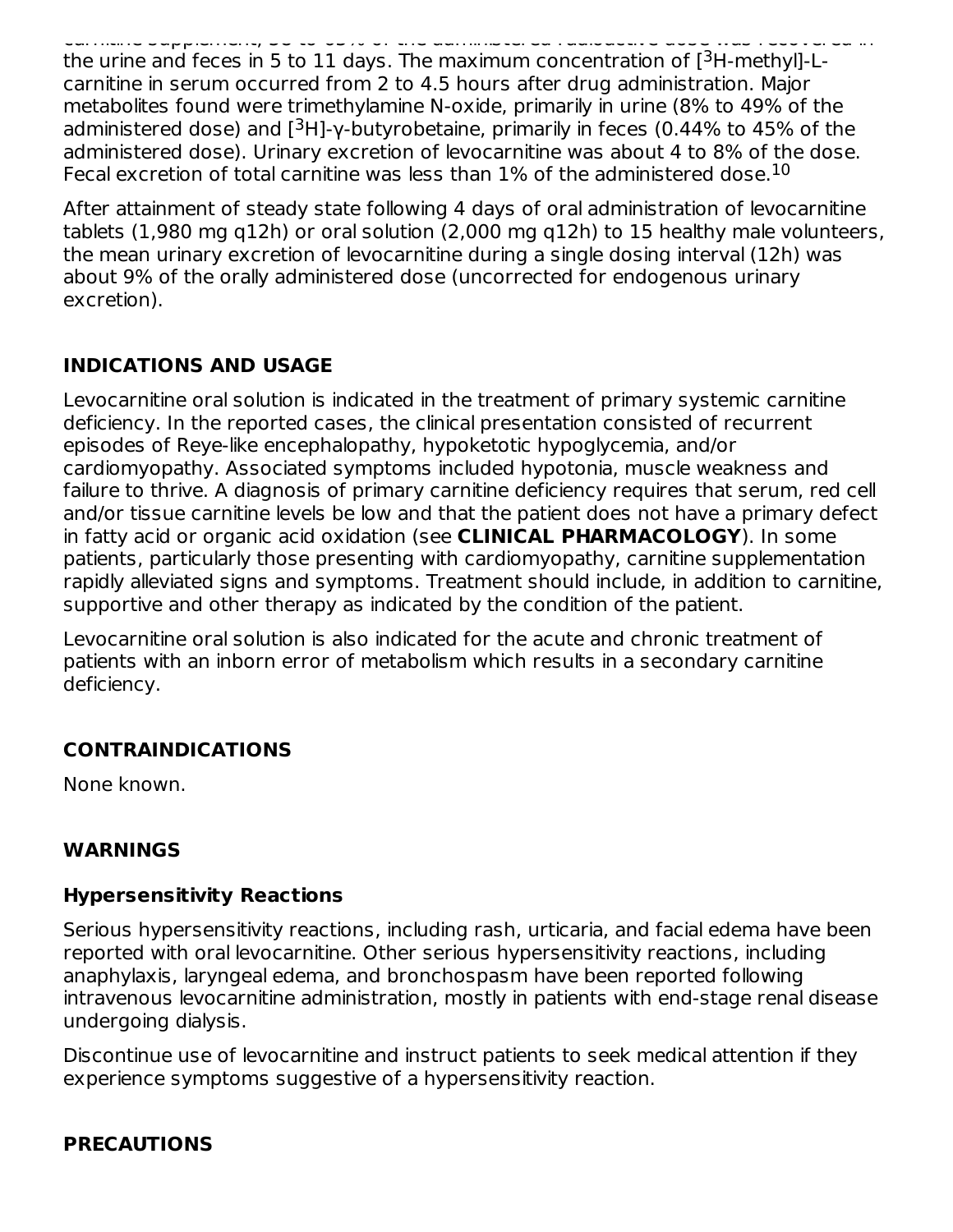## **General**

Levocarnitine oral solution is for oral/internal use only.

## **Not for parenteral use.**

Gastrointestinal reactions may result from a too rapid consumption of carnitine. Levocarnitine oral solution may be consumed alone, or dissolved in drinks or other liquid foods to reduce taste fatigue. They should be consumed slowly and doses should be spaced evenly throughout the day to maximize tolerance.

The safety and efficacy of oral levocarnitine have not been evaluated in patients with renal insufficiency. Chronic administration of high doses of oral levocarnitine in patients with severely compromised renal function or in ESRD patients on dialysis may result in accumulation of the potentially toxic metabolites, trimethylamine (TMA) and trimethylamine-N-oxide (TMAO), since these metabolites are normally excreted in the urine.

# **Drug Interactions**

Reports of INR increase with the use of warfarin have been observed. It is recommended that INR levels be monitored in patients on warfarin therapy after the initiation of treatment with levocarnitine or after dose adjustments.

## **Carcinogenesis, Mutagenesis, Impairment of Fertility**

Mutagenicity tests performed in Salmonella typhimurium, Saccharomyces cerevisiae, and Schizosaccharomyces pombe indicate that levocarnitine is not mutagenic. No long-term animal studies have been performed to evaluate the carcinogenic potential of levocarnitine.

## **Pregnancy**

Reproductive studies have been performed in rats and rabbits at doses up to 3.8 times the human dose on the basis of surface area and have revealed no evidence of impaired fertility or harm to the fetus due to levocarnitine. There are, however, no adequate and well-controlled studies in pregnant women.

Because animal reproduction studies are not always predictive of human response, this drug should be used during pregnancy only if clearly needed.

# **Nursing Mothers**

Levocarnitine supplementation in nursing mothers has not been specifically studied.

Studies in dairy cows indicate that the concentration of levocarnitine in milk is increased following exogenous administration of levocarnitine. In nursing mothers receiving levocarnitine, any risks to the child of excess carnitine intake need to be weighed against the benefits of levocarnitine supplementation to the mother. Consideration may be given to discontinuation of nursing or of levocarnitine treatment.

# **Pediatric Use**

See **DOSAGE AND ADMINISTRATION**.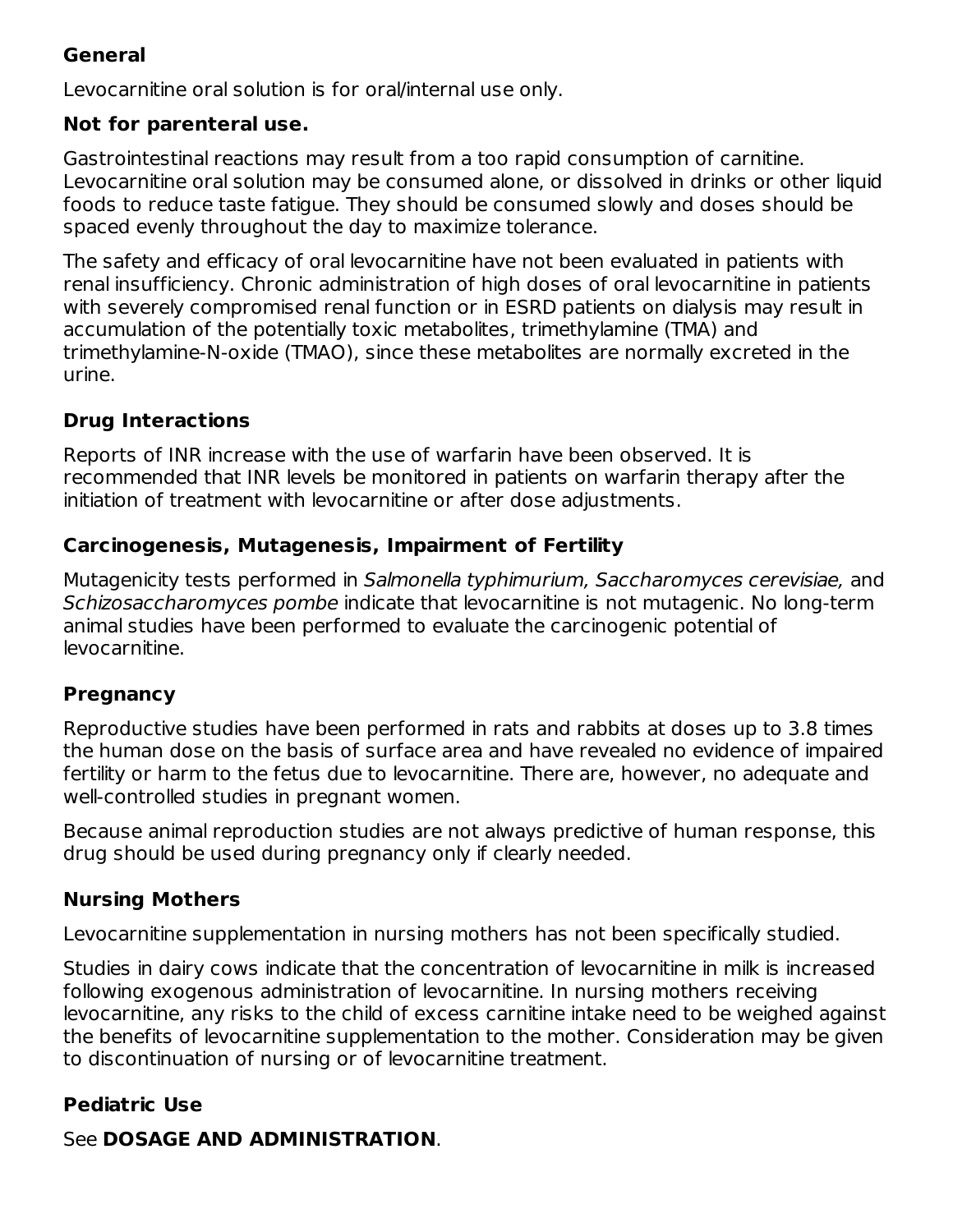## **ADVERSE REACTIONS**

The following adverse reactions associated with the use of oral formulations of levocarnitine were identified in clinical trials or postmarketing reports. Because these reactions were reported voluntarily from a population of uncertain size, it is not always possible to estimate their frequency, reliability, or to establish a causal relationship to drug exposure.

Gastrointestinal Reactions: Various mild gastrointestinal complaints have been reported during the long-term administration of oral L- or D,L-carnitine; these include transient nausea and vomiting, abdominal cramps, and diarrhea. Gastrointestinal adverse reactions with levocarnitine oral solution dissolved in liquids might be avoided by a slow consumption of the solution or by a greater dilution. Decreasing the dosage often diminishes or eliminates drug-related patient body odor or gastrointestinal symptoms when present. Tolerance should be monitored very closely during the first week of administration and after any dosage increases.

Musculoskeletal Reactions: Mild myasthenia has been described only in uremic patients receiving D,L-carnitine.

Neurologic Reactions: Seizures have been reported to occur in patients with or without pre-existing seizure activity receiving either oral or intravenous levocarnitine. In patients with pre-existing seizure activity, an increase in seizure frequency and/or severity has been reported.

Hypersensitivity Reactions: Rash, urticaria, and facial edema have been reported with oral levocarnitine (see **WARNINGS**).

#### **To report SUSPECTED ADVERSE REACTIONS, contact Saptalis Pharmaceuticals, LLC at 1-833-727-8254 or FDA at 1-800-FDA-1088 or www.fda.gov/medwatch.**

# **OVERDOSAGE**

There have been no reports of toxicity from levocarnitine overdosage. Levocarnitine is easily removed from plasma by dialysis. The intravenous  $\mathsf{LD}_{50}$  of levocarnitine in rats is 5.4 g/kg and the oral LD<sub>50</sub> of levocarnitine in mice is  $19.2$  g/kg. Large doses of levocarnitine may cause diarrhea.

## **DOSAGE AND ADMINISTRATION**

## **For oral use only. Not for parenteral use.**

Adults: The recommended dosage of levocarnitine is 1 to 3 g/day for a 50 kg subject, which is equivalent to 10 to 30 mL/day of levocarnitine oral solution. Higher doses should be administered only with caution and only where clinical and biochemical considerations make it seem likely that higher doses will be of benefit. Dosage should start at 1 g/day (10 mL/day), and be increased slowly while assessing tolerance and therapeutic response. Monitoring should include periodic blood chemistries, vital signs, plasma carnitine concentrations, and overall clinical condition.

Infants and children: The recommended dosage of levocarnitine is 50 to 100 mg/kg/day which is equivalent to 0.5 mL/kg/day levocarnitine oral solution. Higher doses should be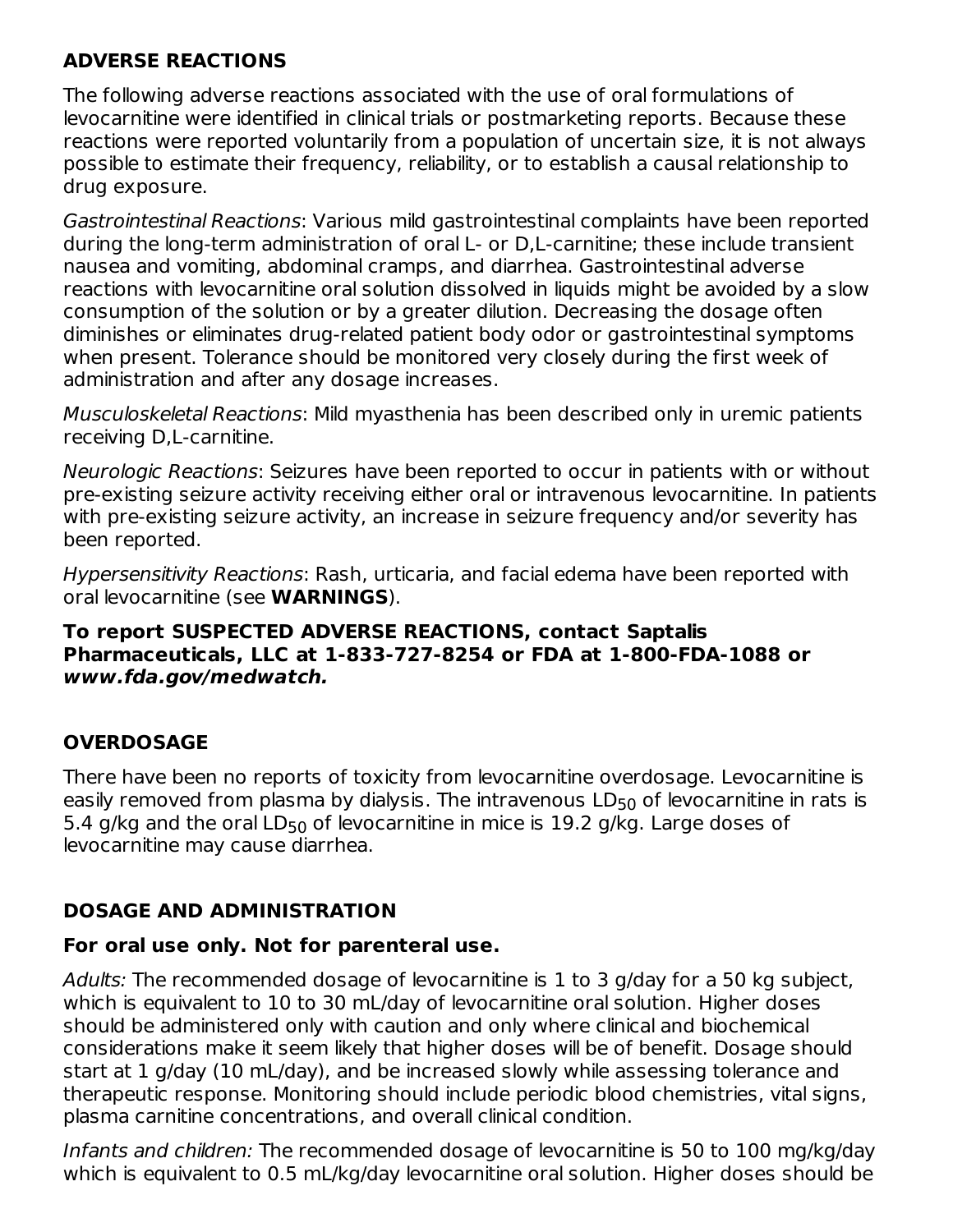administered only with caution and only where clinical and biochemical considerations make it seem likely that higher doses will be of benefit. Dosage should start at 50 mg/kg/day, and be increased slowly to a maximum of 3 g/day (30 mL/day) while assessing tolerance and therapeutic response. Monitoring should include periodic blood chemistries, vital signs, plasma carnitine concentrations, and overall clinical condition.

Levocarnitine oral solution may be consumed alone or dissolved in drink or other liquid food. Doses should be spaced evenly throughout the day (every three or four hours) preferably during or following meals and should be consumed slowly in order to maximize tolerance.

## **HOW SUPPLIED**

Levocarnitine oral solution, USP is a clear colorless solution with cherry flavor, supplied in 118 mL (4 fl. oz.) plastic containers (NDC 52817-830-04).

Store at controlled room temperature  $15^{\circ}$  to 30 °C (59° to 86° F) [see USP].

## **REFERENCES**

- 1. Bohmer, T., Rydning, A. and Solberg, H.E. 1974. Carnitine levels in human serum in health and disease. Clin. Chim. Acta 57:55-61.
- 2. Brooks, H., Goldberg, L., Holland, R. et al. 1977. Carnitine-induced effects on cardiac and peripheral hemodynamics. J. Clin. Pharmacol. 17:561-568.
- 3. Christiansen, R., Bremer, J. 1976. Active transport of butyrobetaine and carnitine into isolated liver cells. Biochim. Biophys. Acta 448:562-577.
- 4. Lindstedt, S. and Lindstedt, G. 1961. Distribution and excretion of carnitine in the rat. Acta Chem. Scand. 15:701-702.
- 5. Rebouche, C.J. and Engel, A.G. 1983. Carnitine metabolism and deficiency syndromes. Mayo Clin. Proc. 58:533-540.
- 6. Rebouche, C.J. and Paulson, D.J. 1986. Carnitine metabolism and function in humans. Ann. Rev. Nutr. 6:41-66.
- 7. Scriver, C.R., Beaudet, A.L., Sly, W.S. and Valle, D. 1989. The Metabolic Basis of Inherited Disease. New York: McGraw-Hill.
- 8. Schaub, J., Van Hoof, F. and Vis, H.L. 1991. Inborn Errors of Metabolism. New York: Raven Press.
- 9. Marzo, A., Arrigoni Martelli, E., Mancinelli, A., Cardace, G., Corbelletta, C., Bassani, E. and Solbiati, M. 1991. Protein binding of L-carnitine family components. Eur. J. Drug Met. Pharmacokin., Special Issue III: 364-368.
- 10. Rebouche, C.J. 1991. Quantitative estimation of absorption and degradation of a carnitine supplement by human adults. Metabolism 40:1305-1310.

Manufactured by: **Saptalis Pharmaceuticals, LLC** Hauppauge, NY 11788

Distributed by: **TruPharma, LLC** Tampa, FL 33609

**MADE IN USA**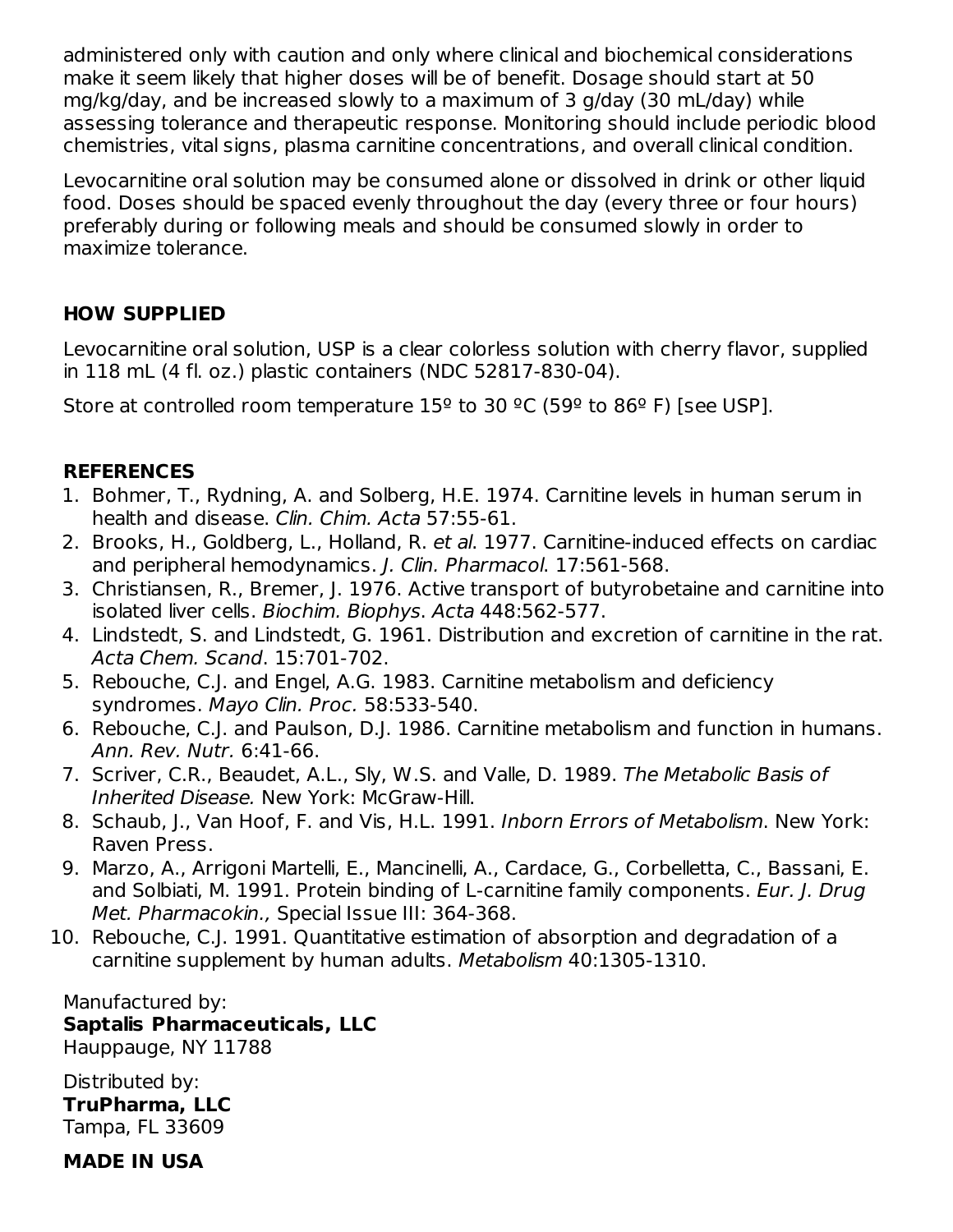#### 12/21-R1

# **Package/Label Display Panel NDC 52817-830-04 Levocarnitine Oral Solution, USP 1 g/10 mL Rx only 118 mL (4 fl. oz.)**

## **Multiple Unit Container**



| <b>LEVOCARNITINE</b><br>levocarnitine solution                     |                                |                           |                      |                  |                 |  |  |  |
|--------------------------------------------------------------------|--------------------------------|---------------------------|----------------------|------------------|-----------------|--|--|--|
|                                                                    |                                |                           |                      |                  |                 |  |  |  |
| <b>Product Information</b>                                         |                                |                           |                      |                  |                 |  |  |  |
| <b>Product Type</b>                                                | <b>HUMAN PRESCRIPTION DRUG</b> | <b>Item Code (Source)</b> |                      |                  | NDC:52817-830   |  |  |  |
| <b>Route of Administration</b>                                     | ORAL                           |                           |                      |                  |                 |  |  |  |
|                                                                    |                                |                           |                      |                  |                 |  |  |  |
| <b>Active Ingredient/Active Moiety</b>                             |                                |                           |                      |                  |                 |  |  |  |
| <b>Ingredient Name</b><br><b>Basis of Strength</b>                 |                                |                           |                      |                  | <b>Strength</b> |  |  |  |
| LEVOCARNITINE (UNII: 0G389FZZ9M) (LEVOCARNITINE - UNII:0G389FZZ9M) |                                |                           | <b>LEVOCARNITINE</b> | $1 g$ in $10 mL$ |                 |  |  |  |
|                                                                    |                                |                           |                      |                  |                 |  |  |  |
| <b>Inactive Ingredients</b>                                        |                                |                           |                      |                  |                 |  |  |  |
| <b>Ingredient Name</b>                                             |                                |                           |                      | <b>Strength</b>  |                 |  |  |  |